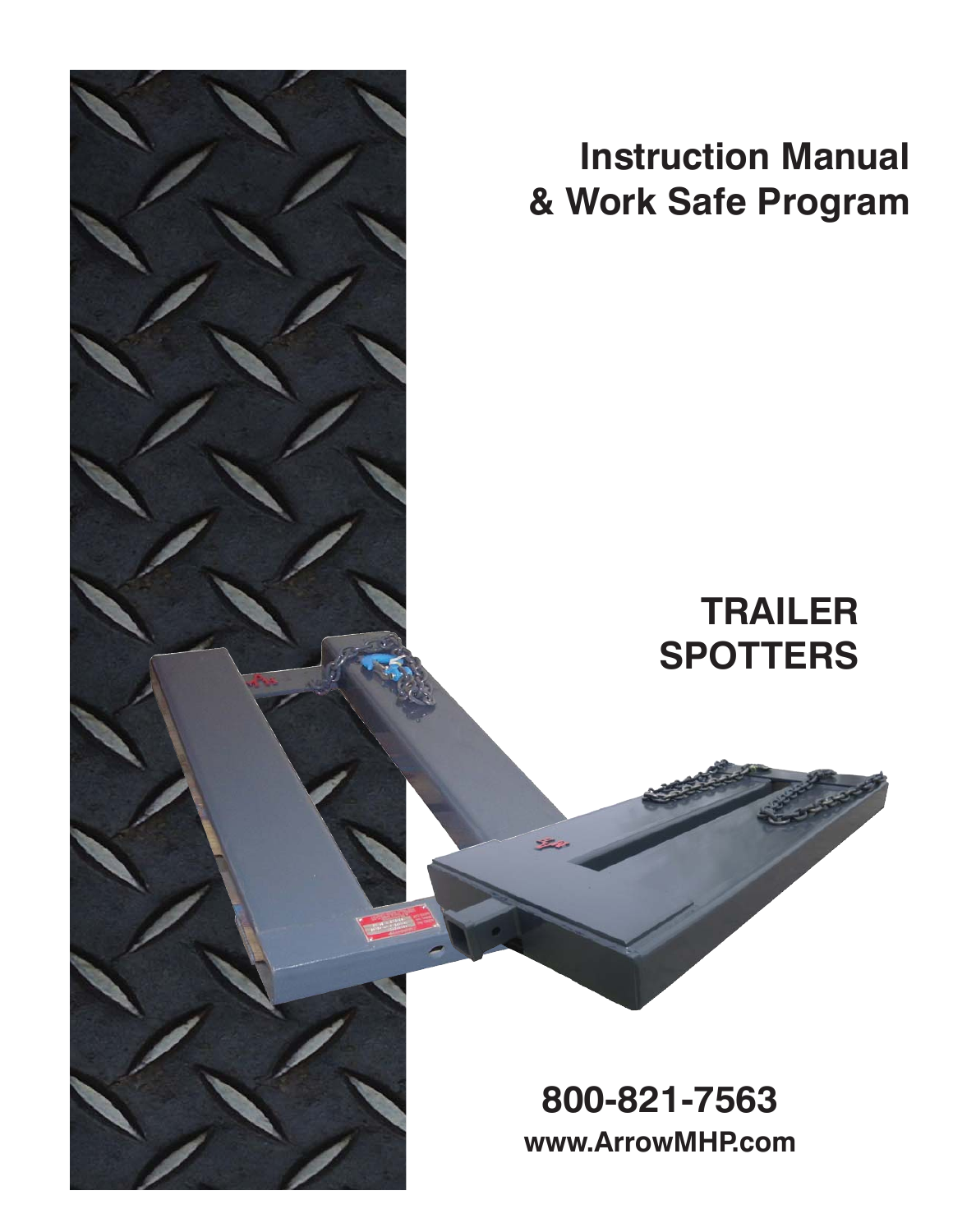## **Trailer Spotter Instruction Manual & Work Safe Program**

#### **Table of Contents**

| <b>INTRODUCTION</b>                                     | $\mathbf{2}$ |
|---------------------------------------------------------|--------------|
| <b>RECOMMENDED OPERATING RULES FOR TRAILER SPOTTERS</b> | 6            |
| <b>GENERAL OPERATING RULES:</b>                         | 6            |
| <b>COLLISION HAZARDS</b>                                |              |
| <b>ENVIRONMENTAL HAZARDS</b>                            |              |
| <b>TRAILER SPOTTER DAILY INSPECTION CRITERIA</b>        | 8            |
| <b>TRAILER SPOTTER INSPECTION LOG</b>                   | 10           |
| <b>DAILY FORKLIFT INSPECTION Petrochemical Powered</b>  | 11           |
| <b>DAILY FORKLIFT INSPECTION Battery Powered</b>        | 12           |
| <b>DAILY FORKLIFT INSPECTION LOG</b>                    | 13           |
| <b>TRAILER SPOTTER DAILY INSPECTION CRITERIA</b>        | 14           |
| <b>TRAINING ACKNOWLEDGMENT FORM</b>                     | 14           |
| <b>CLASSES OF EMPLOYEES</b>                             | 15           |
| <b>ONE YEAR LIMITED WARRANTY</b>                        | 16           |
|                                                         |              |

| <b>MODEL NUMBER:</b>  |                                                 |
|-----------------------|-------------------------------------------------|
| <b>SERIAL NUMBER:</b> |                                                 |
|                       | (Located on data plate attached to top of unit) |
|                       |                                                 |
| DATE PURCHASED:       |                                                 |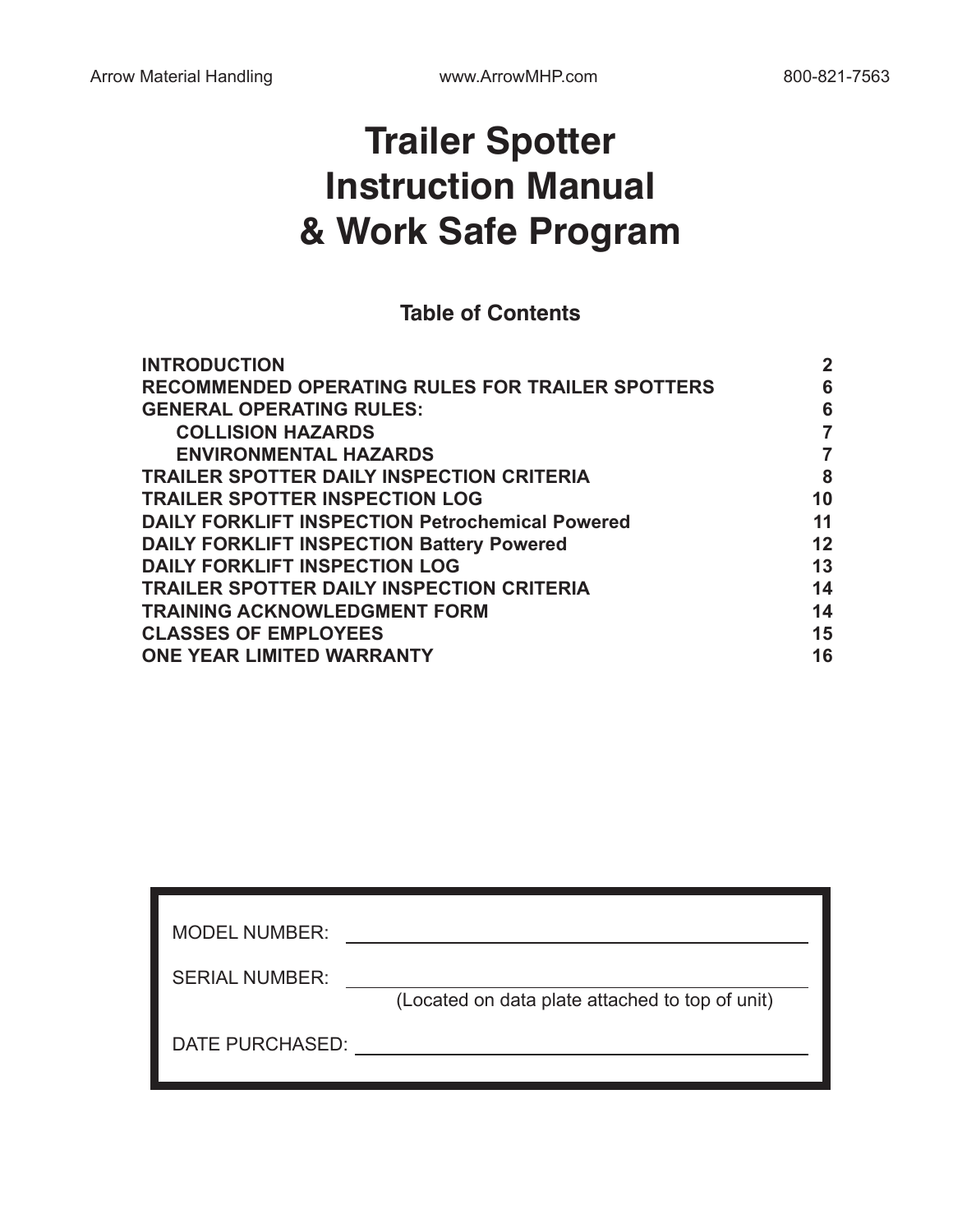# **INTRODUCTION**

#### **SYMBOLS USED IN THIS OWNER'S MANUAL**

Throughout this owner's manual (and on the attachment itself) there are universal safety symbols. They are commonly used in the equipment and attachment manufacturing industries. These symbols are meant to alert users to possible dangers when using the attachment. Please pay careful attention to any section of this owner's manual with one of these symbols.



**Owner's Manual**

### **Warning Hazard/Alert**

#### **BEFORE INSTALLATION AND OPERATION:**



Be sure to read this owner's manual and understand its contents prior to operation of the ARROW Trailer Spotter. If there is anything in this manual you do not understand, please contact your authorized dealer, or ARROW Customer Service Department at 800-821-7563. We will be glad to answer your questions.

ARROW Material Handling cares about your safety, and the safety of others who operate or are in the vicinity of the Trailer Spotter attachment. ARROW Material Handling takes great pride in engineering and building quality attachments with the operator's safety in mind, but the responsibility for the safe use of this attachment ultimately belongs to the operator.



Never let anyone operate the ARROW Trailer Spotter attachment unless they have first read this owner's manual.

**SPECIAL NOTE:** The information and illustrations contained in this ARROW Trailer Spotter owner's manual were current at the time of publication. ARROW Material Handling reserves the right to redesign all or any portion of this attachment and the owner's manual at any time without notification. For questions or concerns, or to inquire about updates, please contact your authorized dealer or the Customer Service Department at 800-821-7563.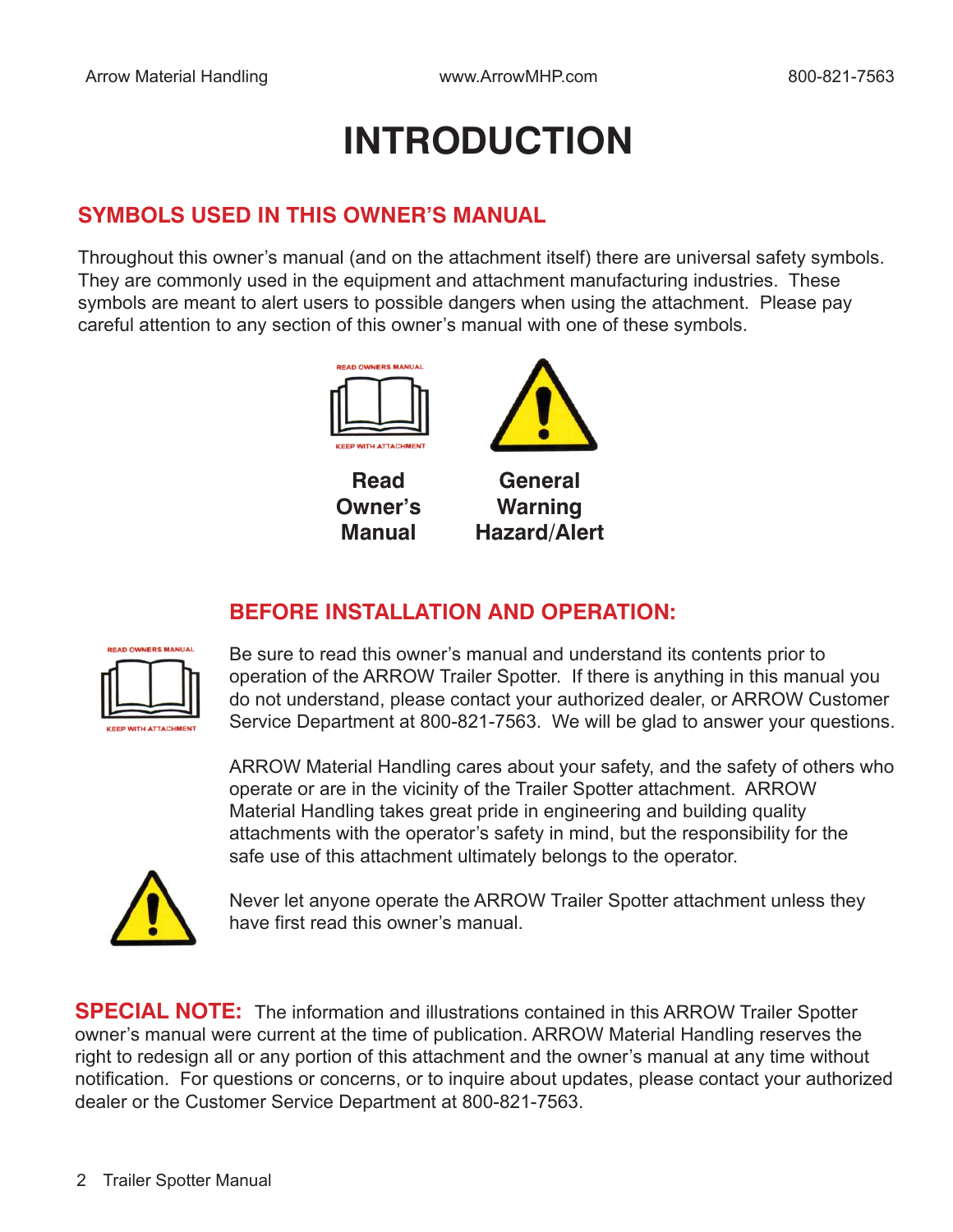

### Compliance Professionals, Inc.

Robert J. Lockett, Regional Director of Operations

August 20, 2009

Dr. Ross Gault, Sr., President & CEO Arrow Forklift Parts, LLC 1620 Oakland Kansas City, Missouri 64126

Dear Dr. Gault,

After a review of the blueprints and specifications of the Arrow Material Handling Products Trailer Spotters, they are, in our opinion, fully compliant with the intent of applicable OSHA standards.

We have reviewed the owner's manual, operating instructions, and suggested compliance programs for the trailer spotters. In our opinion, if the end user chooses to explicitly follow the recommendations and instructions contained therein in their entirety. the end user should be able to correctly and safely use the spotters for their designed purpose and remain within OSHA compliance during daily use.

Thank you for the opportunity to be of service to your firm.

Most sincerely,

Lockett Regional Director of Compliance Operations

5505 Blue Ridge Boulevard Raytown, Missouri 64133 816-313-6742 913-636-6303 www.easycompliance.biz

Large company compliance program... small company affordability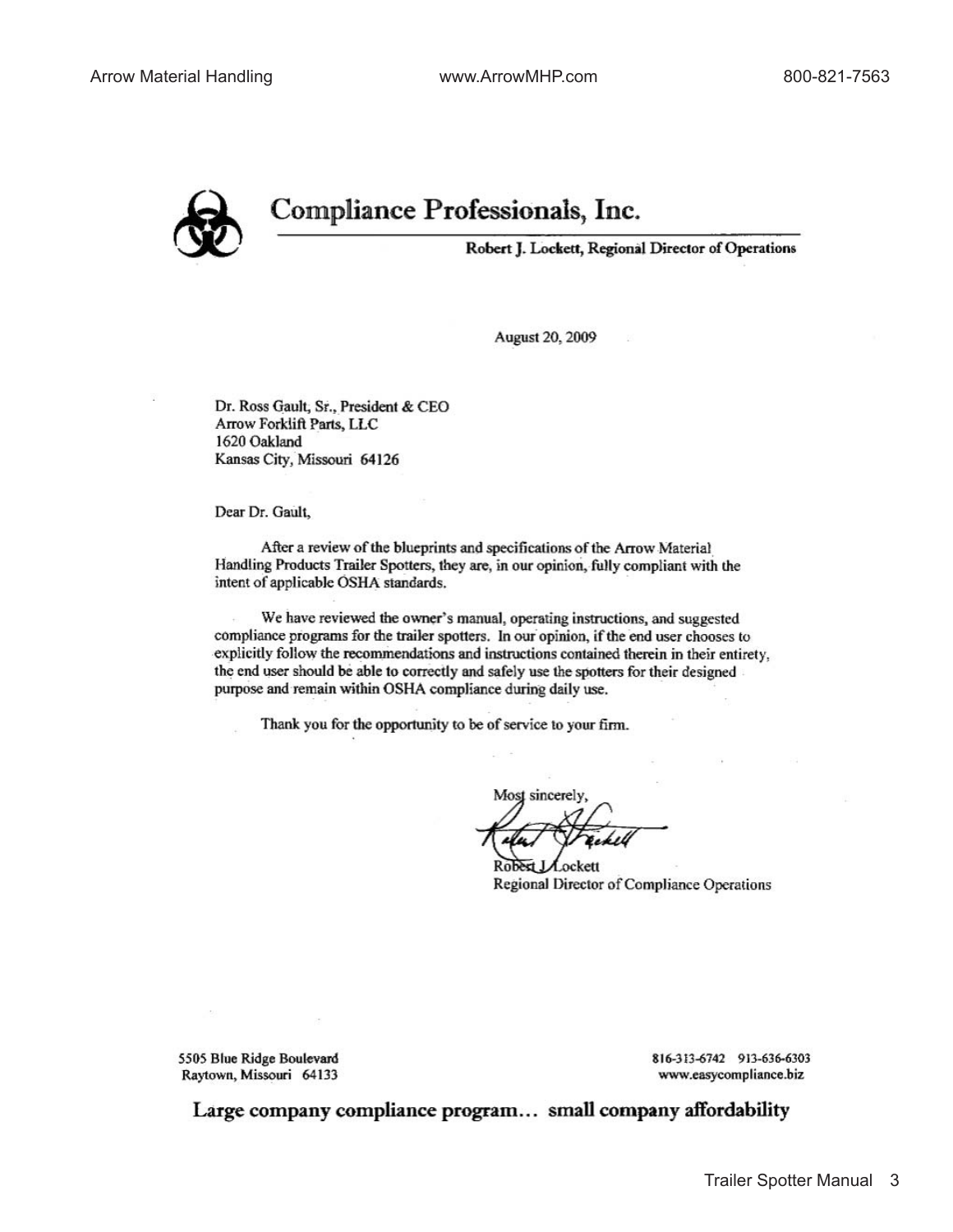## **Thank you for selecting an ARROW attachment!**

#### **Your Trailer Spotter has:**

- Been designed by an in-house engineering department using registered Professional Engineers;
- Been built with materials our purchasing department has gone to great lengths to ensure are specified for your Trailer Spotter as the best obtainable and meet all applicable specified standards (ANSI, ASTM, ASQC, and/or MIL-SPEC);
- Been entirely manufactured according to print using OSHA regulations by a trained and experienced workforce located in the heartland of America;
- Been built right and built to last with you and your employee's safety in mind.

We can and do control every aspect of how a spotter is engineered and how it's built. But we can't control how it's used after it leaves our plant.

#### **OSHA compliance**

We know that conforming to the mountain of bureaucratic regulations can be overwhelming so we are providing some help. ARROW has created this Trailer Spotter instruction manual and Work Safe Guide to assist you in understanding OSHA guidelines for safe use and conforming to those guidelines.

Yes, should you choose to use it, there will be some paperwork to fill out and keep on file. There will be some inspections to perform… but would you spend ten, yes, TEN minutes a day to go a long, long way to being truly OSHA complaint when using our equipment?

We know you would be totally OSHA compliant if only you knew how. We will help you along the way. It's not hard....

Spend that same TEN minutes going through this program by reading these instructions and looking at the forms that have been created for you… and you'll have a safer workplace and be MUCH less subject to being fined by OSHA or getting sued by an injured employee.

It's vitally important to know what to check on your equipment. But it's even more vitally important for you to have a written program in place to do so and *be able to demonstrate that you have been doing the inspections.*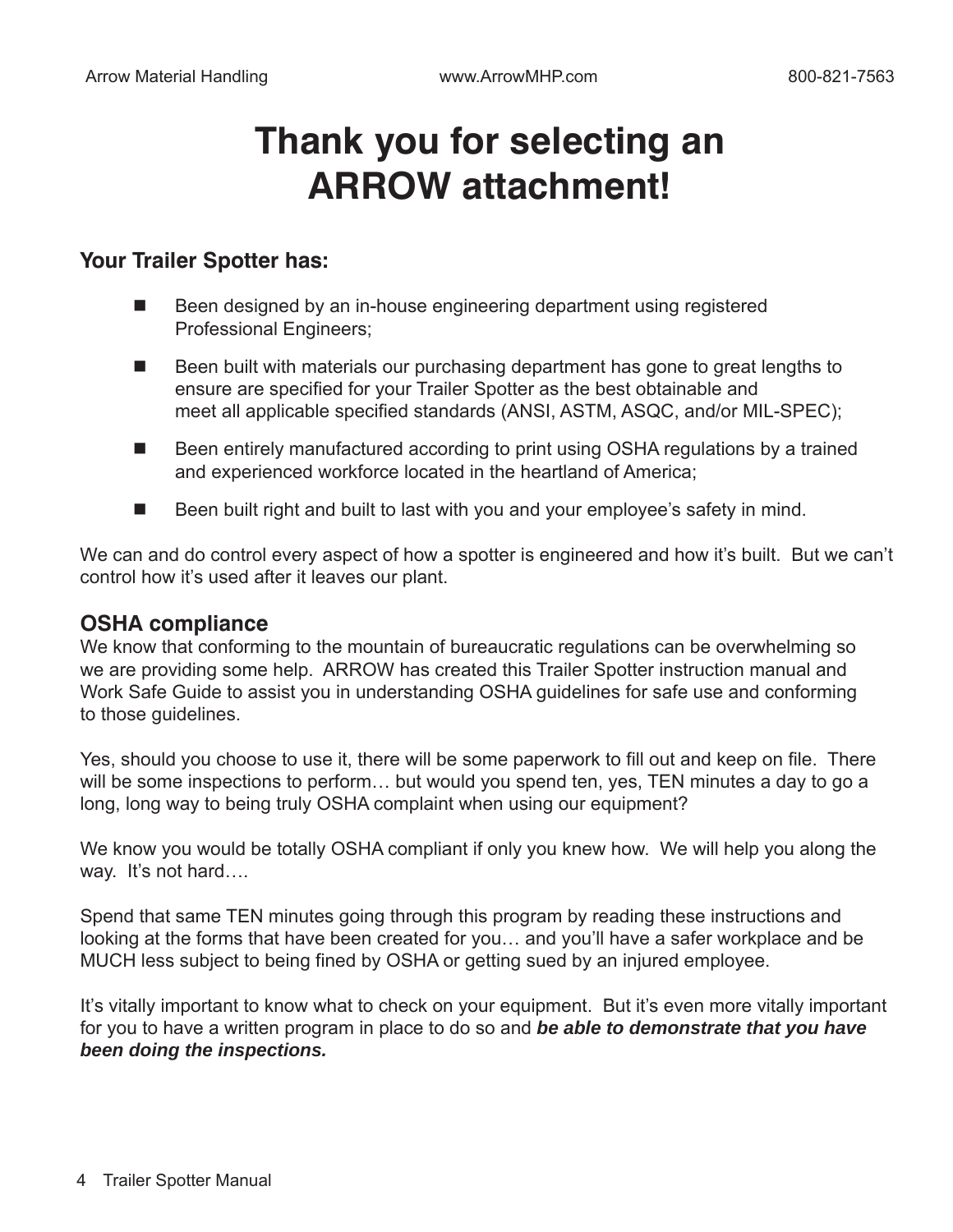#### **There are two portions of the OSHA code that pertain directly to trailer spotters. They are:**

- *periodic, documented inspection of the Trailer Spotter itself*
- *periodic, documented inspection of the forklift used to position the spotter*
- *qualification of the forklift operator*
- *chocking and positioning of trailers*

We have created a punch list of inspection criteria for each of these areas. These are only **SUGGESTED** lists and may certainly be modified for your specific operation. Should you have a question about them, we recommend you call your local area **OSHA** office and ask for the duty inspector. They really are quite eager to help you. You do NOT have to give them your name or your company name nor do they have caller ID - so relax! If you wish, you may also call your ARROW authorized reseller, or ARROW's product assistance department at **800-821-7563**, **extension 383**, we'll get back to you with the correct answer to your question.

Now, look at the Daily Trailer Spotter Inspection Criteria (page 8). These are the items that we require to be inspected daily before the spotter is used. We have created similar sheets for your forklift(s), fall arrest system, and welding operation

It is **STRONGLY** suggested that the Daily Inspection Log (page 10) be completed on a daily basis as you complete the inspections. Without this log, you will have a very difficult time convincing anyone the inspections were done. If it's properly filled out, someone else is going to have a tough time proving you didn't perform the inspection. Which would you prefer?

#### Once the sheets become full, **THEY SHOULD BE FILED AWAY IN YOUR COMPANY ARCHIVES AND KEPT FOR A MINIMUM OF TEN (10) YEARS. There are several good reasons for this:**

OSHA will want proof that these inspections have been done. Your completed log sheets will fulfill this requirement. They will also be absolutely solid gold if you are sued at some point in the future by a client or an employee claiming wrongful injury.

Call your ARROW sales representative if you have any questions about the Work Safe program. This is part of our commitment to you to provide the best equipment backed by the most comprehensive support program in the industry.

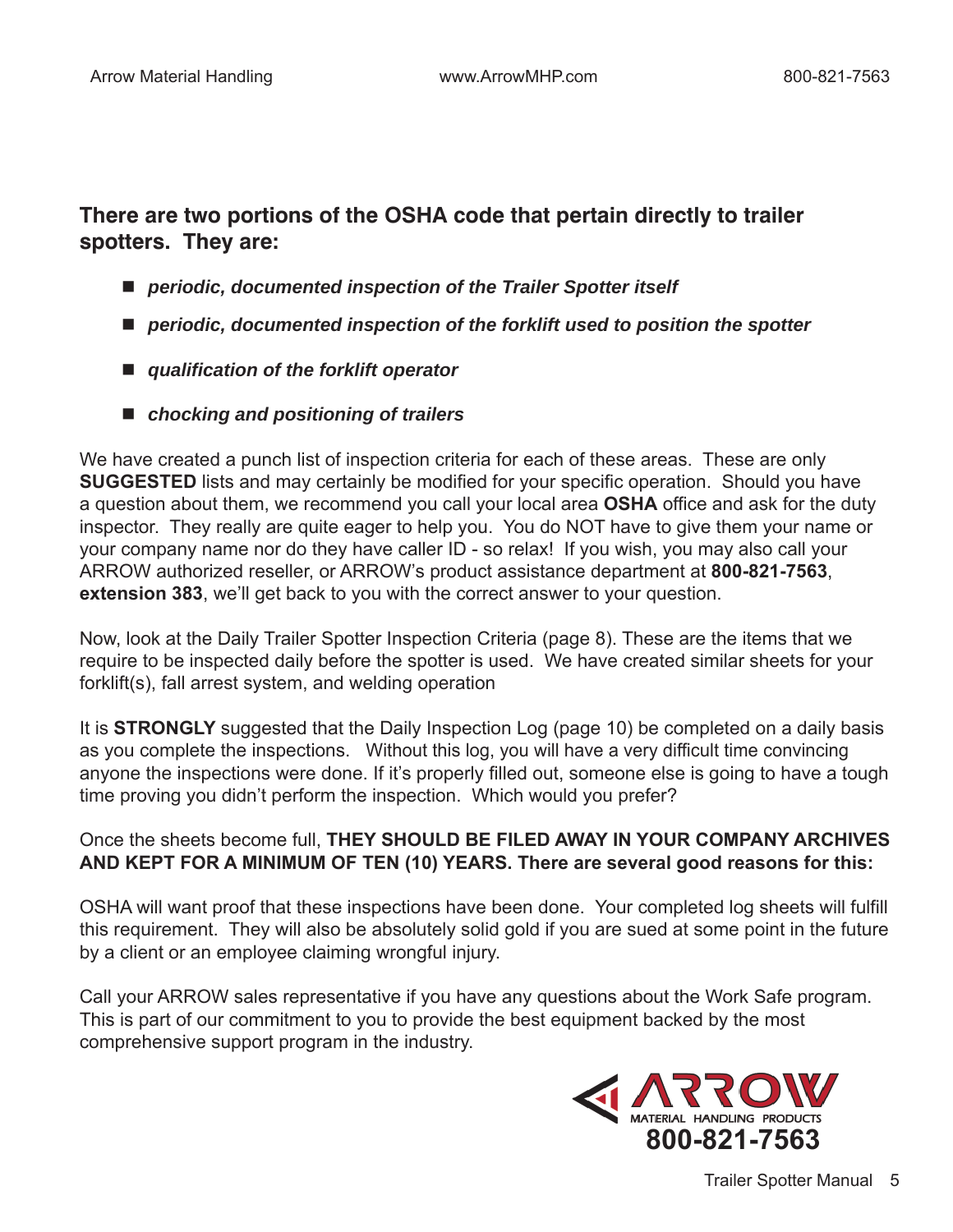# **RECOMMENDED OPERATING RULES FOR TRAILER SPOTTERS**



#### **DO NOT OPERATE THIS EQUIPMENT UNTIL:**

- The lift vehicle manufacturer has approved it to be used with a Trailer Spotter;
- The owner/operator manual is read and thoroughly understood;
- ALL supplied accessories are installed per blueprint before use;
- You are familiar with all applicable government regulations;
- Your personnel are trained in these regulations and licensed where applicable;
- Your personnel are trained in the use of this equipment.

#### **GENERAL OPERATING RULES:**

- A visual inspection of the Trailer Spotter must be made before **EACH USE ON EACH SHIFT** (reference daily inspection criteria).
- The Trailer Spotter must never be loaded beyond the manufacturer's specified load limits. This information may be found on the applicable decals and/or identity plates located on the unit.
- Forklifts used to position the Trailer Spotter must be fully OSHA compliant.
- The lift capacity established by the manufacturer of the industrial truck used to position the Trailer Spotter shall never be exceeded.
- The forklift operator must be properly licensed and trained in the use of the Trailer Spotter.
- Debris, tools, or other objects shall not be allowed to accumulate on the Trailer Spotter.
- The wearing of hardhats and steel toed footwear is recommended for all personnel working with the Trailer Spotter.
- No modifications may be made to either the hoist vehicle and/or the Trailer Spotter without the express written consent of the manufacturer after their review and written reply of approval by a registered Professional Engineer (P.E.).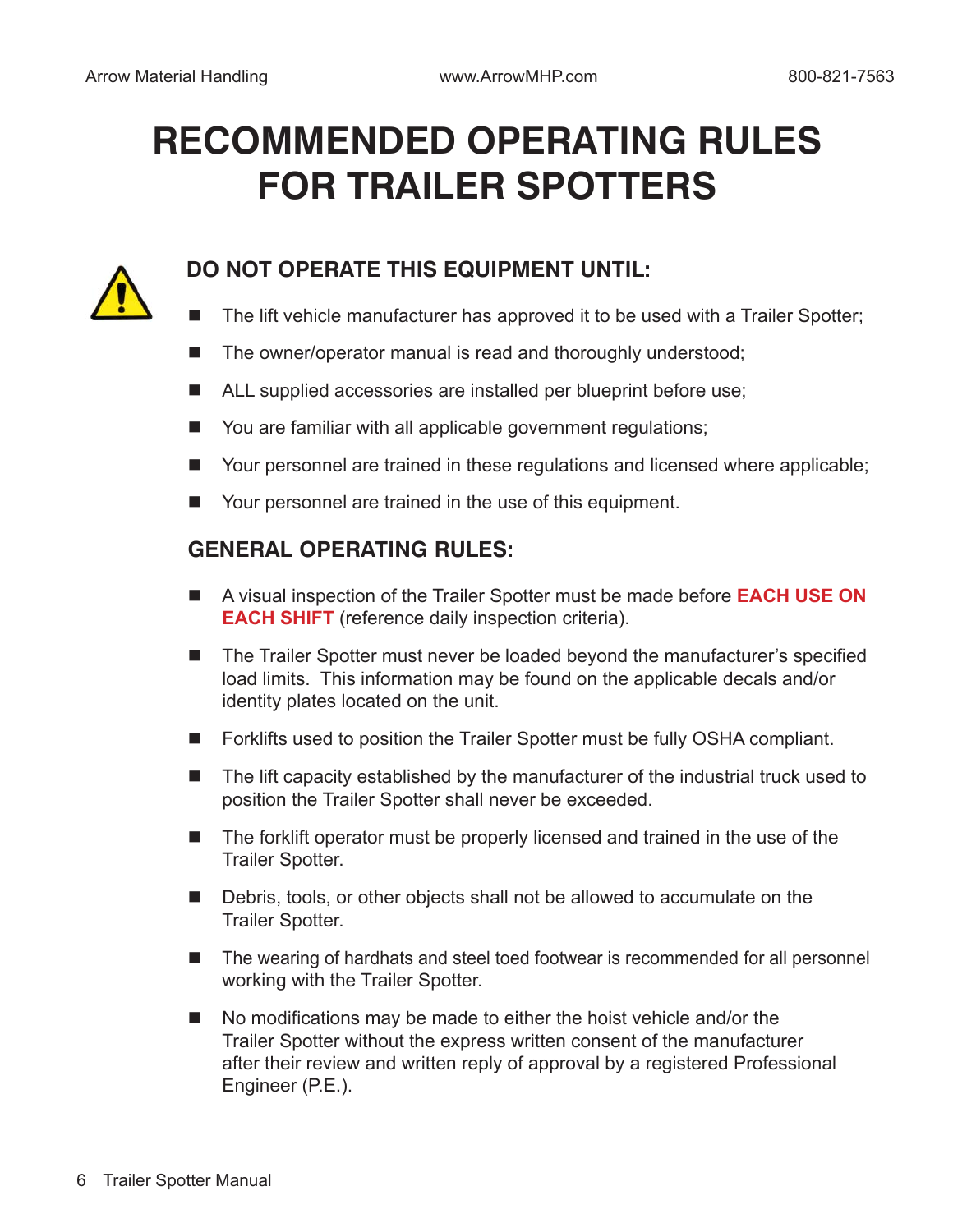■ Unauthorized (other) personnel are expressly forbidden from assisting in Trailer Spotter mounting on the forklift or trailer coupling, unless accompanied and supervised by an authorized, competent person.



 It is suggested that personnel using the Trailer Spotter be required to read these operating instructions and sign the manufacturer's release before they are allowed to use the equipment. This signed release should be retained in their respective personnel files for the duration of their employment.





### **COLLISION HAZARDS**

When occupied, adequate clearance between the Trailer Spotter and physical objects must be maintained.



#### **ENVIRONMENTAL HAZARDS**

The Trailer Spotter must be completely cleared of ice, snow, or other slippery substance(s) before use.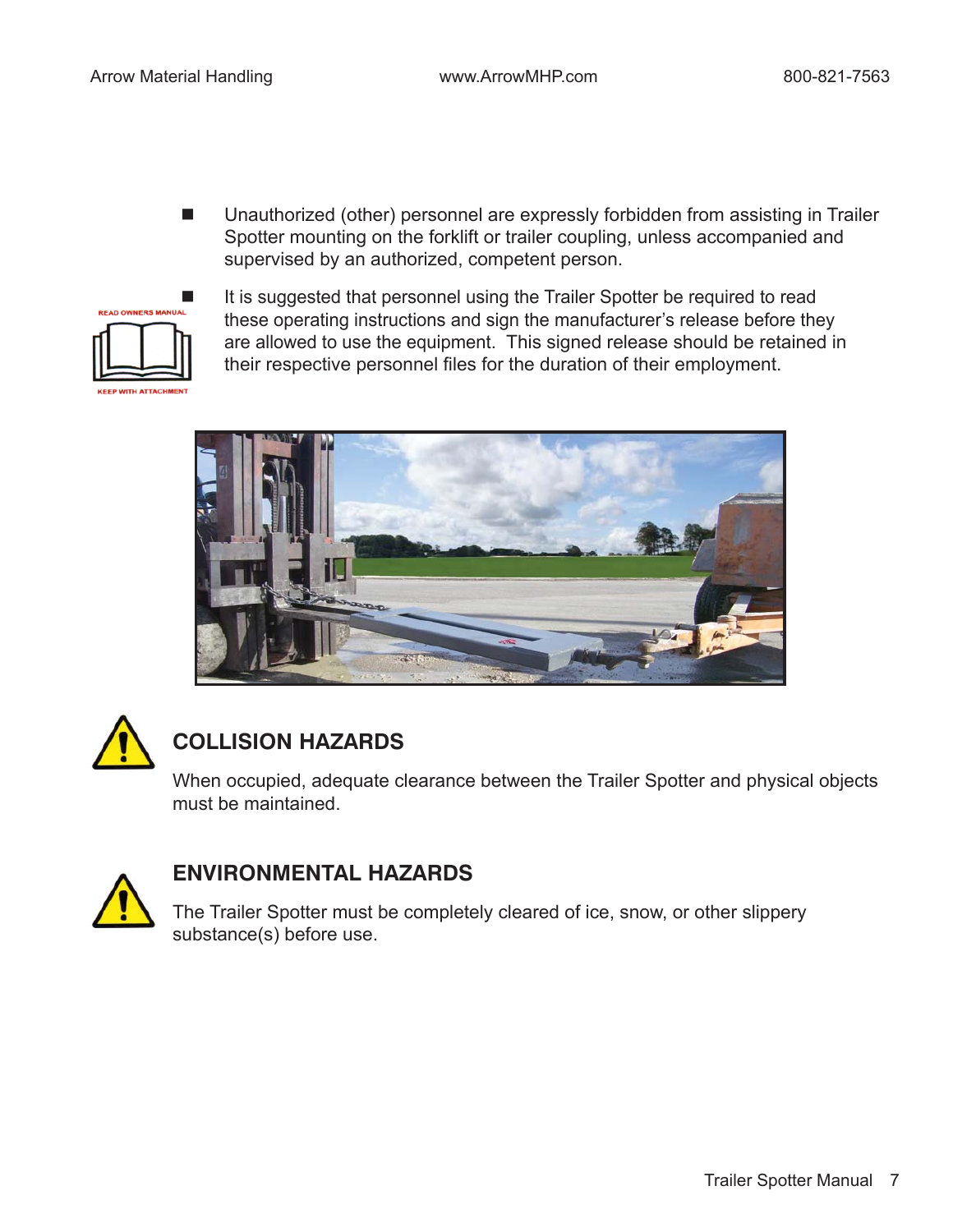### **TRAILER SPOTTER DAILY INSPECTION CRITERIA (TO BE DONE IN CONJUNCTION WITH FORKLIFT INSPECTION)**



- **1.** Visually inspect the Trailer Spotter for physical damage, corrosion, *welds are intact with no cracks*, and overall cleanliness;
- **2.** Ensure the spotter is free from ice, snow, caked mud, or other debris;
- **3.** Examine the safety chain for cracks or elongation of the links;
- **4.** Ensure the trailer ball hardware (if so equipped) is properly torqued;
- **5.** Ensure that the pintle coupler assembly (if so equipped) opens and closes smoothly, is in proper working order and lubricated:
	- a. Pintle hook has no cracks
	- b. Pintle hook has no more than a 10° centerline twist
	- c. Pintle hook tip has no more than 15% elongation
- **6.** Ensure there are no sharp or cutting edges on the spotter that could injure workers, or snag clothing;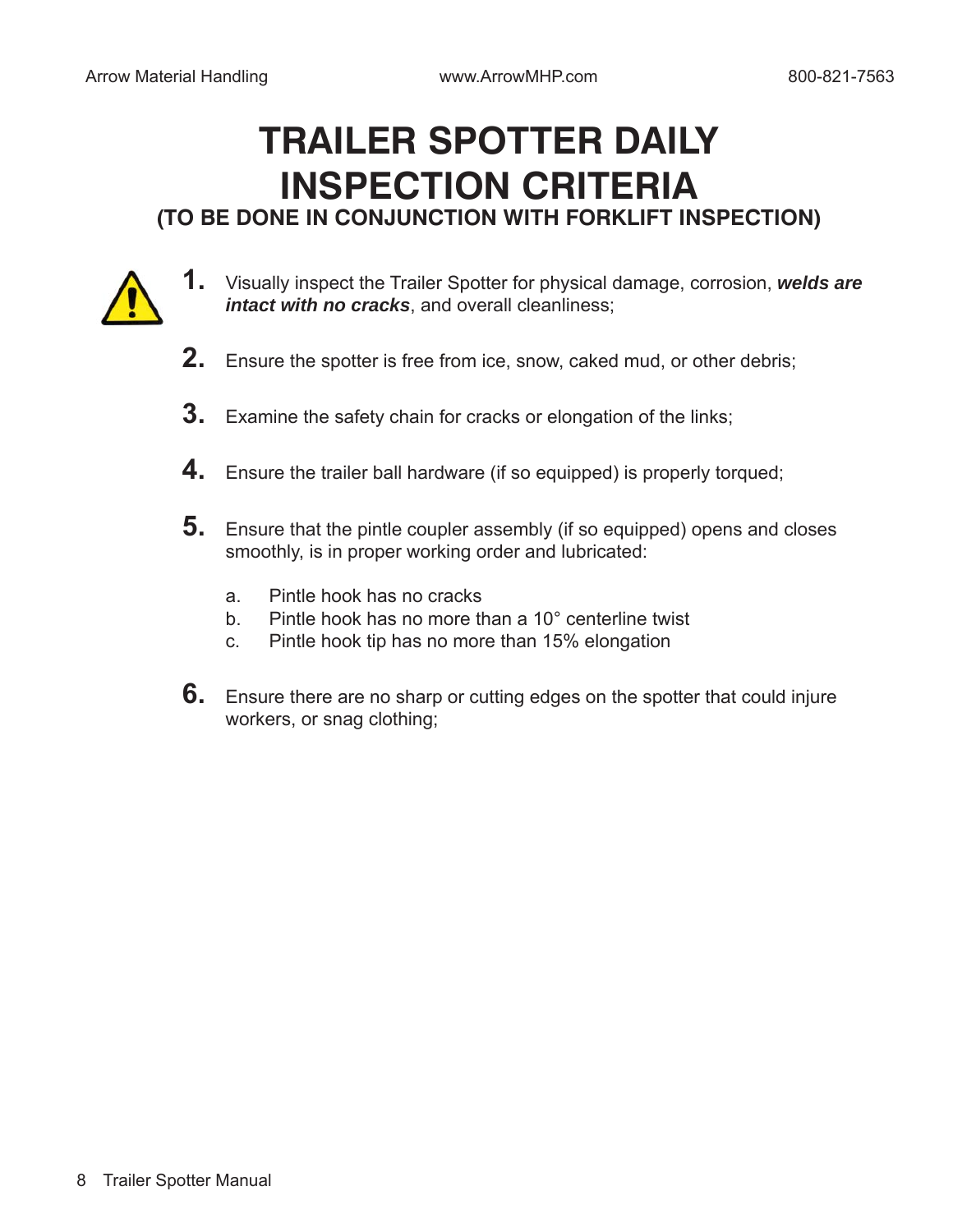Please make copies of the following inspection logs as needed and maintain the originals for future use.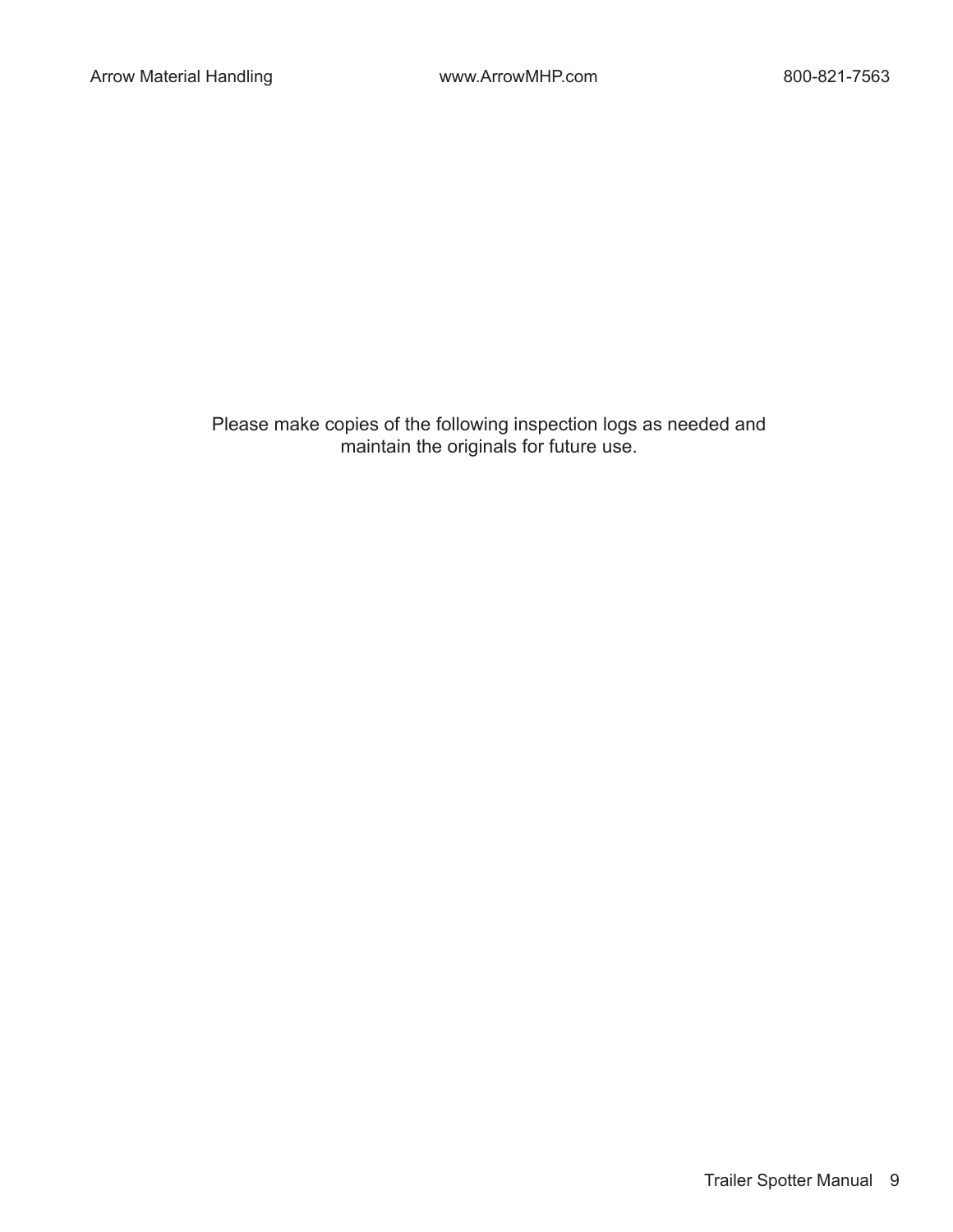# **TRAILER SPOTTER INSPECTION LOG**

| <b>Date</b> | <b>Pass</b> | Fail (reference discrepancy by number) | Initial | <b>Fix</b> | Initial |
|-------------|-------------|----------------------------------------|---------|------------|---------|
|             |             |                                        |         |            |         |
|             |             |                                        |         |            |         |
|             |             |                                        |         |            |         |
|             |             |                                        |         |            |         |
|             |             |                                        |         |            |         |
|             |             |                                        |         |            |         |
|             |             |                                        |         |            |         |
|             |             |                                        |         |            |         |
|             |             |                                        |         |            |         |
|             |             |                                        |         |            |         |
|             |             |                                        |         |            |         |
|             |             |                                        |         |            |         |
|             |             |                                        |         |            |         |
|             |             |                                        |         |            |         |
|             |             |                                        |         |            |         |
|             |             |                                        |         |            |         |
|             |             |                                        |         |            |         |
|             |             |                                        |         |            |         |
|             |             |                                        |         |            |         |
|             |             |                                        |         |            |         |
|             |             |                                        |         |            |         |
|             |             |                                        |         |            |         |
|             |             |                                        |         |            |         |
|             |             |                                        |         |            |         |
|             |             |                                        |         |            |         |
|             |             |                                        |         |            |         |
|             |             |                                        |         |            |         |
|             |             |                                        |         |            |         |
|             |             |                                        |         |            |         |
|             |             |                                        |         |            |         |
|             |             |                                        |         |            |         |
|             |             |                                        |         |            |         |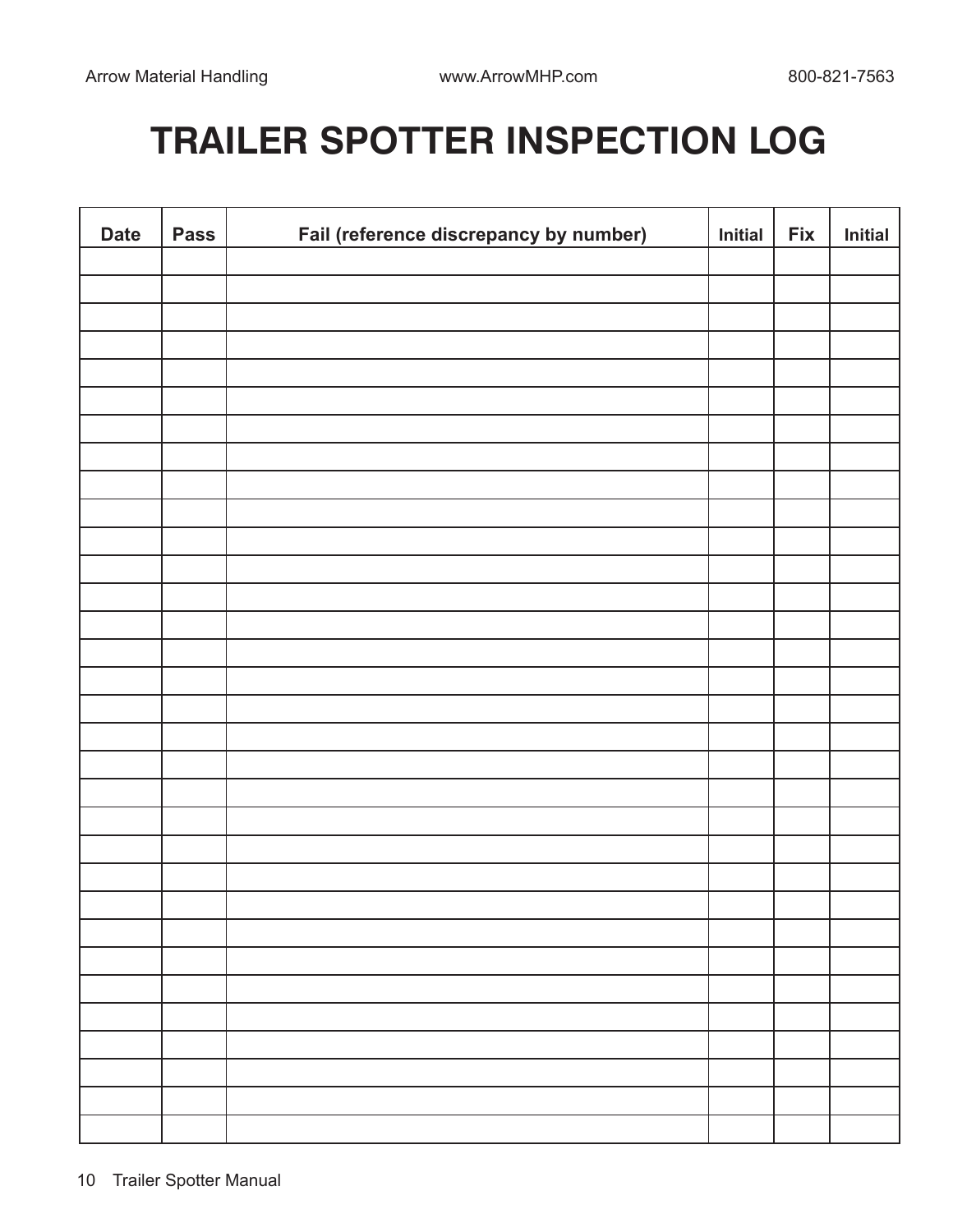### **DAILY FORKLIFT INSPECTION Battery Powered**

| <b>Hydraulic Fluid Leaks</b>           |  |
|----------------------------------------|--|
| <b>Hydraulic Hoses</b>                 |  |
| <b>Hydraulic Fluid Level</b>           |  |
| <b>Battery Corrosion or Leaks</b>      |  |
| <b>Damage to Forks</b>                 |  |
| <b>Top Clip Retaining Pin and Heel</b> |  |
| <b>Overhead Guard</b>                  |  |
| <b>Brakes</b>                          |  |
| <b>Parking Brakes</b>                  |  |
| <b>Tires in Good Condition</b>         |  |
| <b>Seat Belt Condition</b>             |  |
| <b>Horn Operative</b>                  |  |
| <b>Back Up Alarm</b>                   |  |
| <b>Lights Operative</b>                |  |
| <b>All Gauges Operative</b>            |  |
| <b>All Markings/ID Plates Legible</b>  |  |
| <b>Forklift Cleanliness</b>            |  |
| <b>ALL Controls Working Smoothly</b>   |  |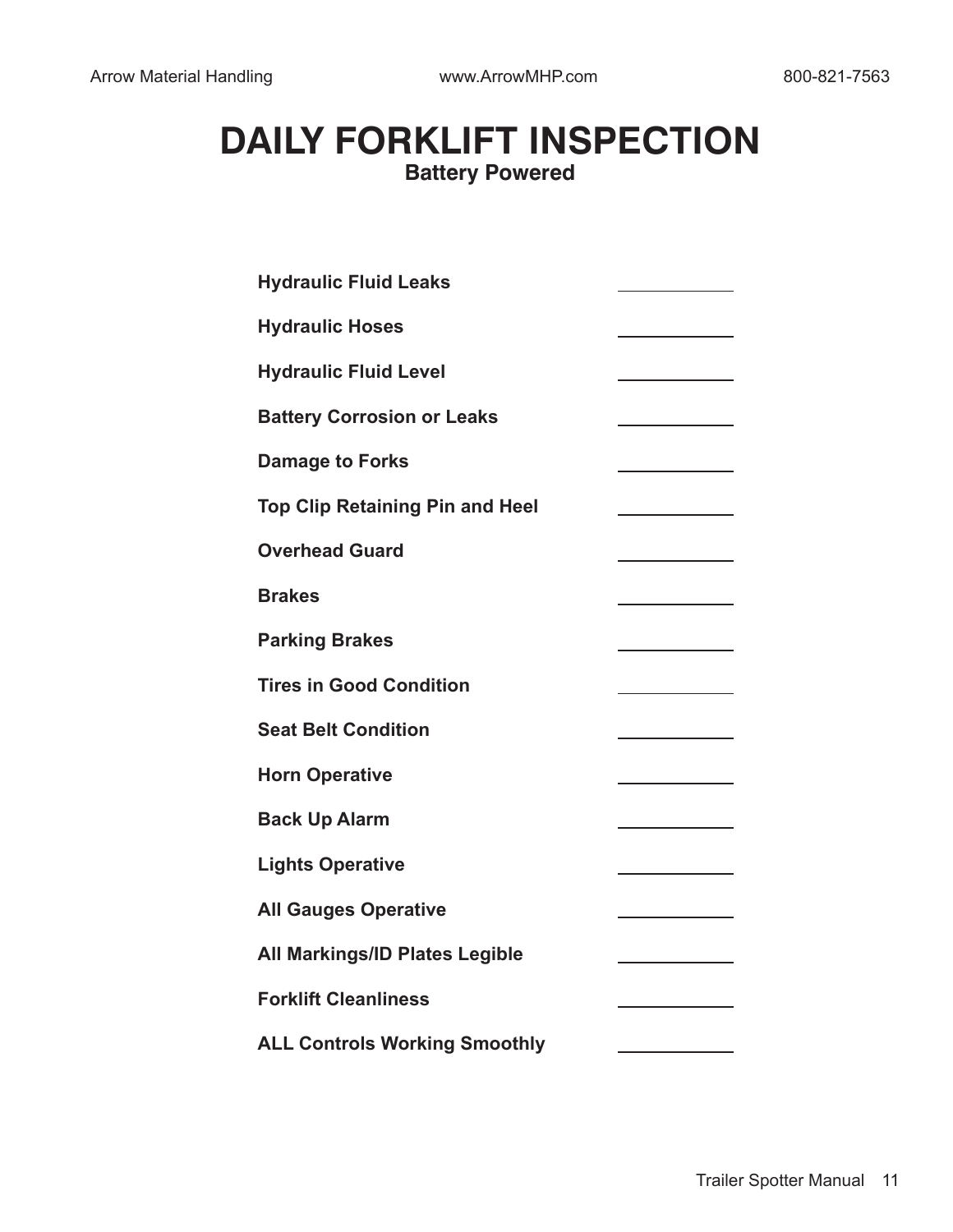### **DAILY FORKLIFT INSPECTION Petrochemical Powered**

| <b>Hydraulic Fluid Leaks</b>           |  |
|----------------------------------------|--|
| <b>Hydraulic Hoses</b>                 |  |
| <b>Hydraulic Fluid Level</b>           |  |
| <b>Petrochemical Leaks</b>             |  |
| <b>Damage to Forks</b>                 |  |
| <b>Top Clip Retaining Pin and Heel</b> |  |
| <b>Overhead Guard</b>                  |  |
| <b>Brakes</b>                          |  |
| <b>Parking Brakes</b>                  |  |
| <b>Tires in Good Condition</b>         |  |
| <b>Seat Belt Condition</b>             |  |
| <b>Horn Operative</b>                  |  |
| <b>Back Up Alarm</b>                   |  |
| <b>Lights Operative</b>                |  |
| <b>All Gauges Operative</b>            |  |
| <b>All Markings/ID Plates Legible</b>  |  |
| <b>Forklift Cleanliness</b>            |  |
| <b>ALL Controls Working Smoothly</b>   |  |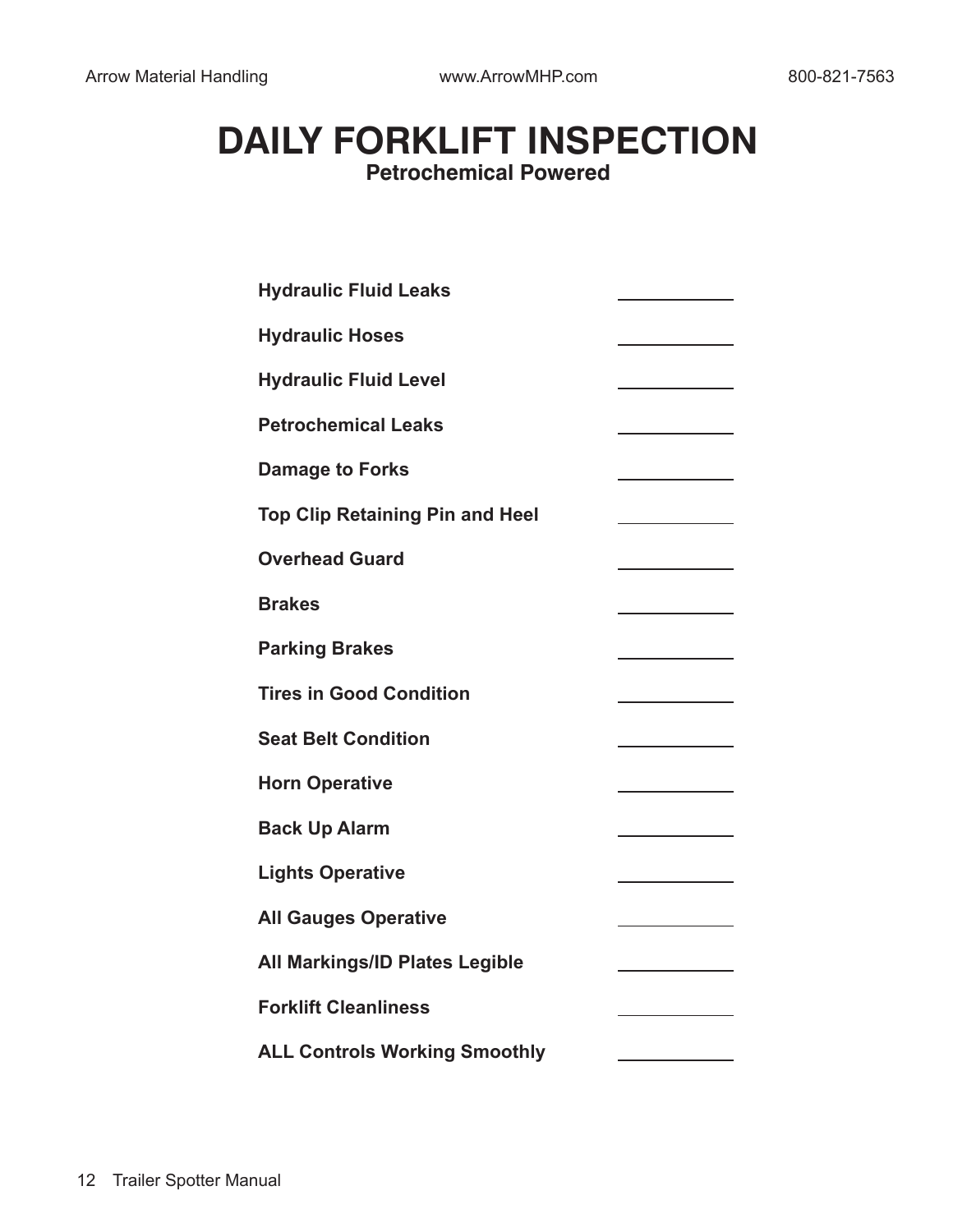<u> 1989 - Johann Barbara, martin a</u>

# **DAILY FORKLIFT INSPECTION LOG**

#### **Unit Model/Serial Number**

|             |            |              | Pass/ |                   |                             |         |
|-------------|------------|--------------|-------|-------------------|-----------------------------|---------|
| <b>Date</b> | <b>Day</b> | <b>Shift</b> | Fail  | <b>Hour Meter</b> | <b>Discrepancy or Notes</b> | Initial |
|             |            |              |       |                   |                             |         |
|             |            |              |       |                   |                             |         |
|             |            |              |       |                   |                             |         |
|             |            |              |       |                   |                             |         |
|             |            |              |       |                   |                             |         |
|             |            |              |       |                   |                             |         |
|             |            |              |       |                   |                             |         |
|             |            |              |       |                   |                             |         |
|             |            |              |       |                   |                             |         |
|             |            |              |       |                   |                             |         |
|             |            |              |       |                   |                             |         |
|             |            |              |       |                   |                             |         |
|             |            |              |       |                   |                             |         |
|             |            |              |       |                   |                             |         |
|             |            |              |       |                   |                             |         |
|             |            |              |       |                   |                             |         |
|             |            |              |       |                   |                             |         |
|             |            |              |       |                   |                             |         |
|             |            |              |       |                   |                             |         |
|             |            |              |       |                   |                             |         |
|             |            |              |       |                   |                             |         |
|             |            |              |       |                   |                             |         |
|             |            |              |       |                   |                             |         |
|             |            |              |       |                   |                             |         |
|             |            |              |       |                   |                             |         |
|             |            |              |       |                   |                             |         |
|             |            |              |       |                   |                             |         |
|             |            |              |       |                   |                             |         |
|             |            |              |       |                   |                             |         |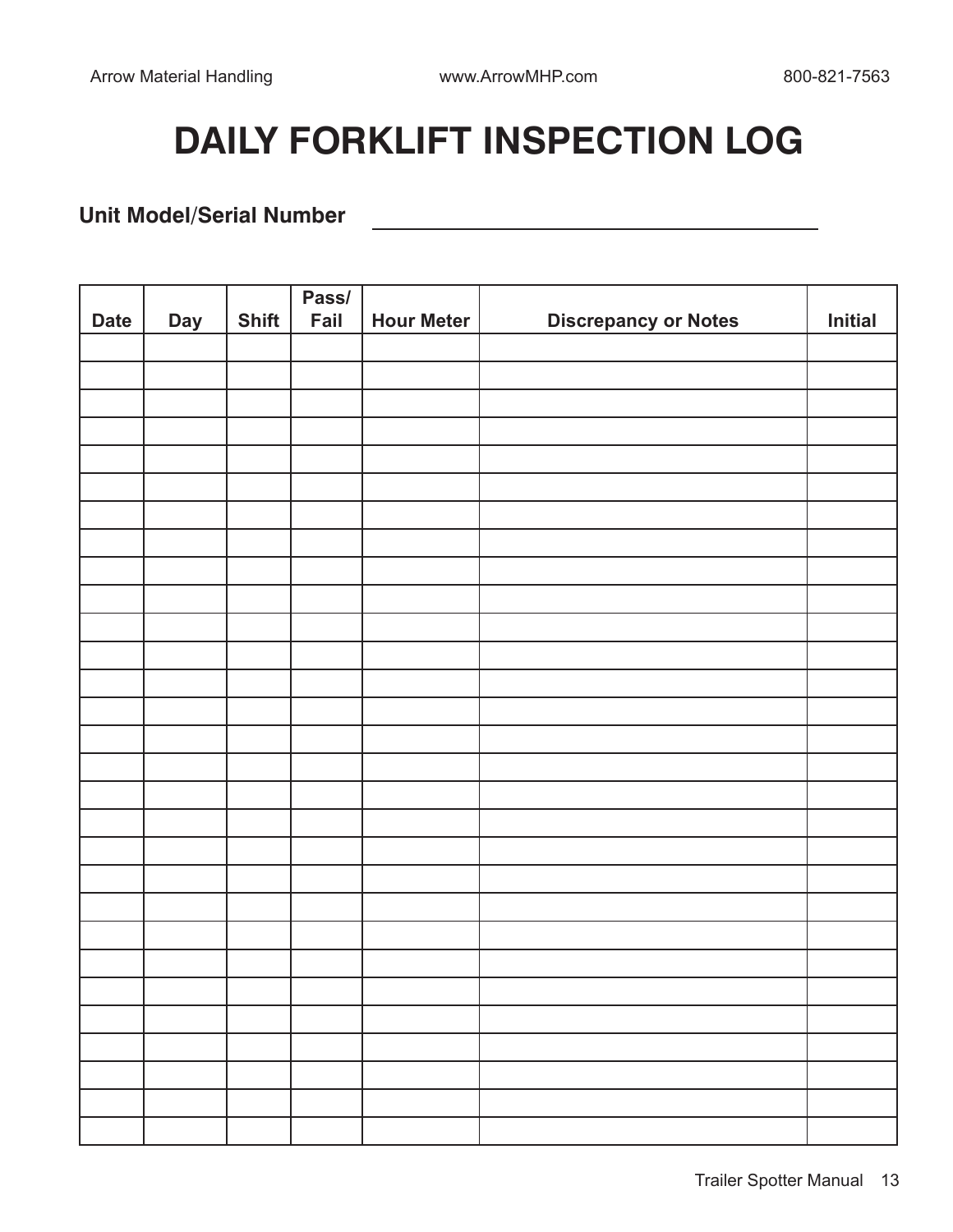

16000 West 108th Street **800-821-7563**

Lenexa, KS 66219

## **Trailer Spotter Training Acknowledgment Form**

| Company     | <b>Date</b> |
|-------------|-------------|
|             |             |
| <b>Name</b> | Dept.       |

I acknowledge having completely read the Operating Instructions/Safety Manual for Trailer Spotter attachments and fully understand its contents. I understand that I am to contact my supervisor on any work safety related issue of which I am not absolutely sure how to proceed.

I understand this company's commitment to my personal safety and well being while on the job.

I will, to the best of my ability, work safely to protect myself, my fellow workers, and the company assets at all times.

Employee Signature

Management Signature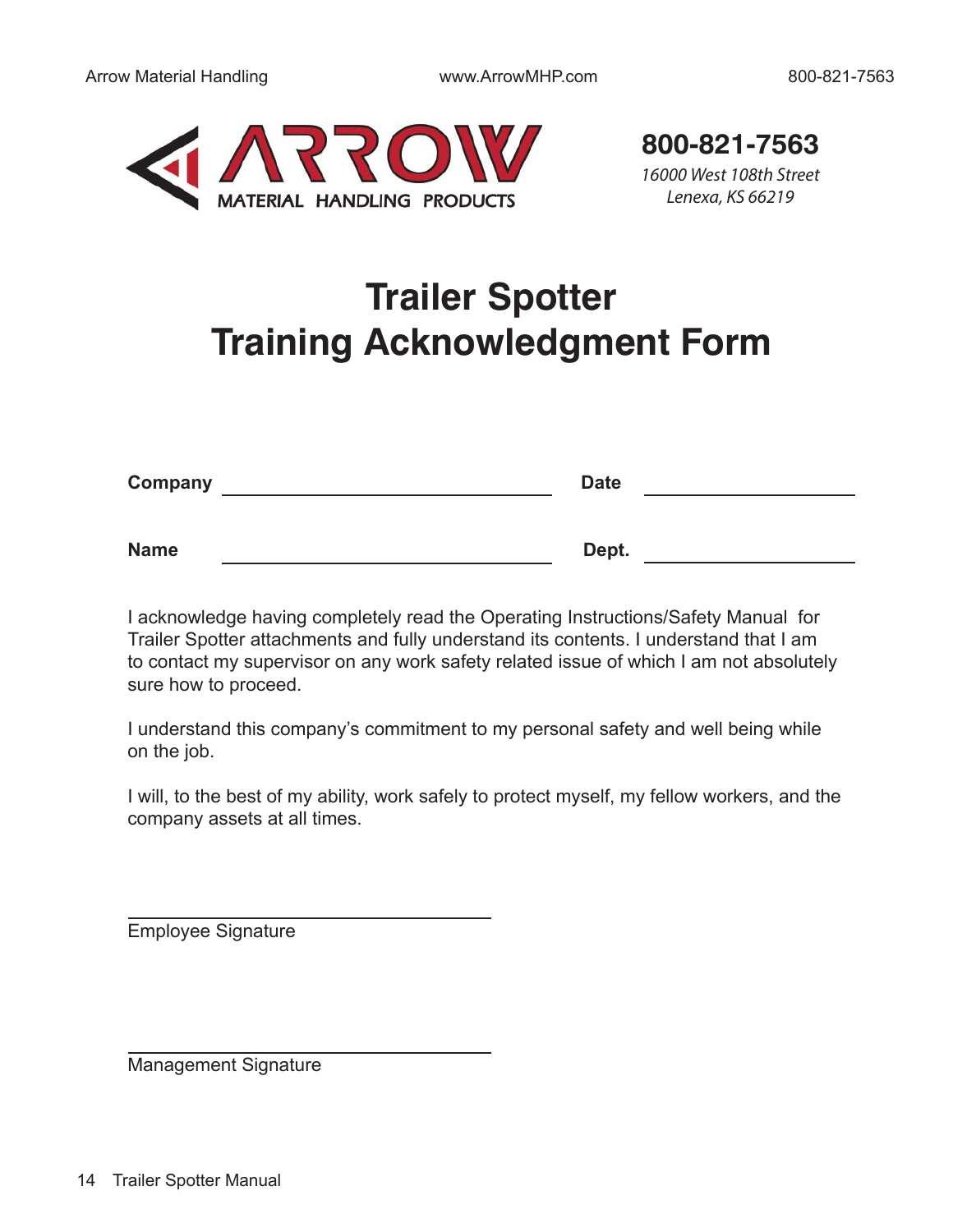## **CLASSES OF EMPLOYEES**

Arrow Material Handling Products recognizes three (3) classes of employees with regard to the operation of our equipment. They are:

**Authorized** An individual that is qualified, either by experience, formal training, or a combination of both, that is recognized by the purchaser to have the judgement, knowledge, and authority to direct the activities involving the use of this product.

> Such individual(s) should be designated in writing by the purchaser of the unit before commencement of activities.

- Affected An individual who may be reasonably expected to be directly or indirectly affected by the use of this equipment by actually using the equipment or being in the general proximity of the equipment when it is in use.
- **Other** Any individual who may be exposed to hazards generated in the workplace by the use of our equipment but not directly involved with the day to day labor (visitors, sales representatives, inspectors, office personnel, etc.)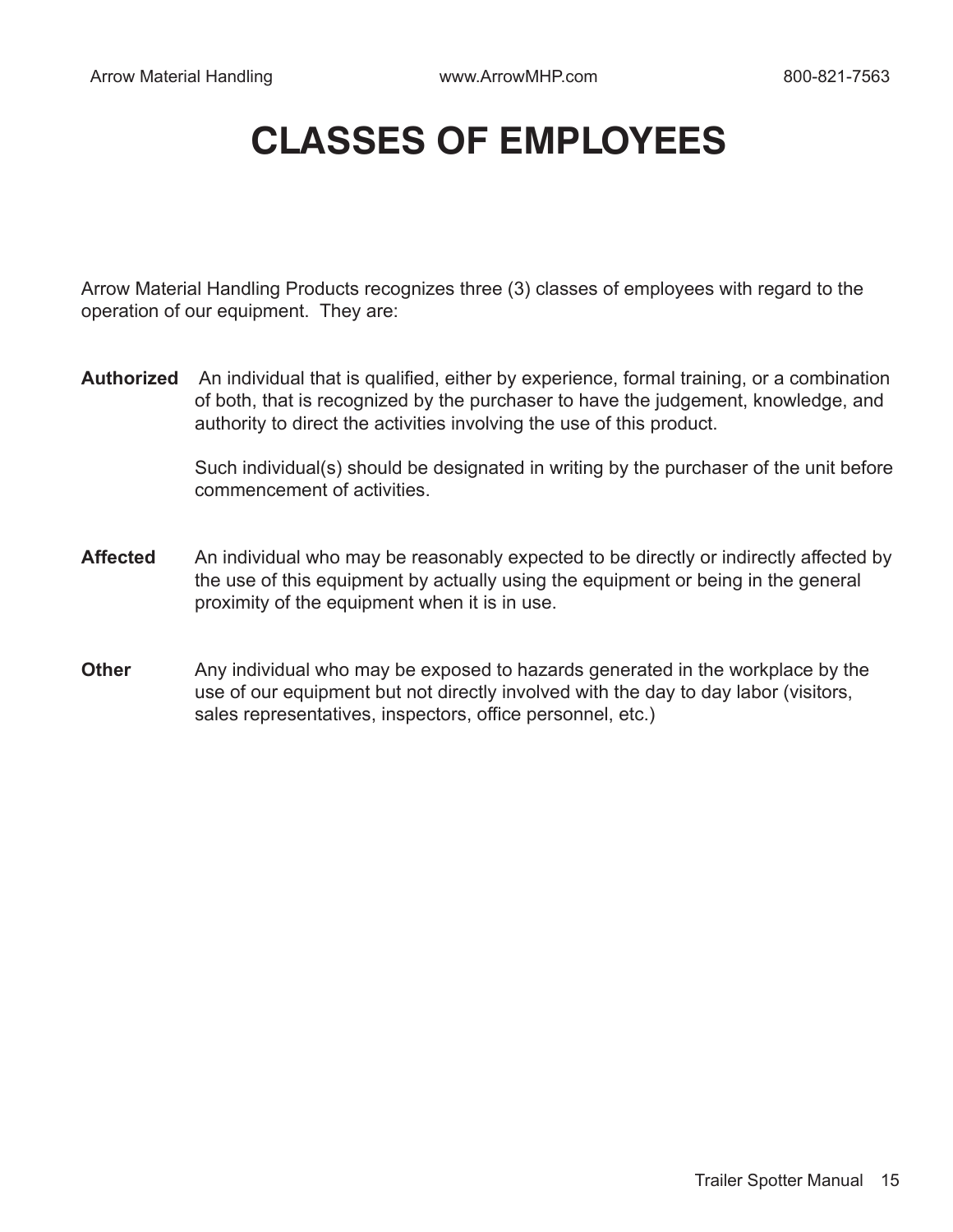## **ONE YEAR LIMITED WARRANTY**

#### **ARROW TRAILER SPOTTER**

The goal of Arrow Material Handling Products' warranty policy is to assure confidence and reduce downtime. Should issues arise, please contact your authorized dealer or Arrow's Customer Service Department directly at 800-821-7563, and we will work with you to resolve the issues in a timely manner.

Arrow's normal hours of operation are Monday through Friday, 8:00 a.m. to 5:00 p.m., CST. If calling after hours, you may leave a message and we will return your call as soon as possible. Arrow is closed for most US national holidays.

Arrow Material Handling Products offers a One Year Limited Warranty on the Arrow Trailer Spotter attachment. No warranties are expressed or implied as to the fitness of the equipment on which the attachment or accessory is installed. The purchaser is responsible for promptly informing Arrow Customer Service of any suspected operational deficiencies or failures. Arrow is the sole party responsible for analysis of reported deficiencies or failures. Replacement or repair will be at the discretion of Arrow Material Handling Products.

In some cases, Arrow may approve field repairs. Compensation for field repairs will be negotiated. Field repairs undertaken without prior approval by Arrow Customer Service may invalidate the warranty. Please see general (below) for additional warranty information, and the return procedure for details on how to initiate a claim.

#### **General**

The Arrow Limited Warranty is extended only to the original purchaser and may be void in the event that the product is sold or otherwise transferred. No warranty will apply to any product that has been (i) modified, altered or adapted without Arrow's written consent, (ii) abused or misused, (iii) repaired by any third party in a manner that fails to meet Arrow's repair standards, (iv) improperly installed, or (v) used with any device or implement not covered by this warranty. This warranty does not include and hereby excludes normal maintenance parts and consumables, including but not limited to hydraulic fluid, hoses and similar items.

The warranties set forth herein are in lieu of any and all other warranties, express or implied, including the warranties of merchantability and fitness for a particular purpose. The purchaser acknowledges that no other representations or warranties were made or relied on in connection with the purchase of the Arrow Trailer Spotter attachment. No person is authorized to vary, modify or change the terms of this limited warranty.

Neither party shall be liable for any indirect, punitive, special, incidental or consequential damage in connection with or arising out of the use of the property sold to the purchaser, including without limitation, loss of business, revenue, profits, goodwill, consequential damages, whether in contract or tort, including negligence.

Nothing in this warranty affects any statutory rights of consumers or other purchasers that cannot be waived or limited by contract. This limited warranty gives you specific legal rights, and you may have other rights, which vary from state to state.

#### **Return Procedure**

Any product being returned for any reason must be approved, prior to shipment, by Arrow Customer Service. Returns require a Return Authorization Number, to be supplied by Arrow Customer Service. To initiate a return, call Arrow's Customer Service department at **800-821-7563.**

Customer manufactured attachments that do not fit because of incorrectly provided specifications are non-cancellable and non-returnable.

Goods not returned within 30 days of the issuance of the Return Authorization will not be accepted. Unauthorized returns may be reshipped to the customer freight-collect. Restocking of returns are subject to a 15% restock fee.

> 16000 W. 108th Street Lenexa, Kansas 66219 p 913.495.4800 f 913.227.0523